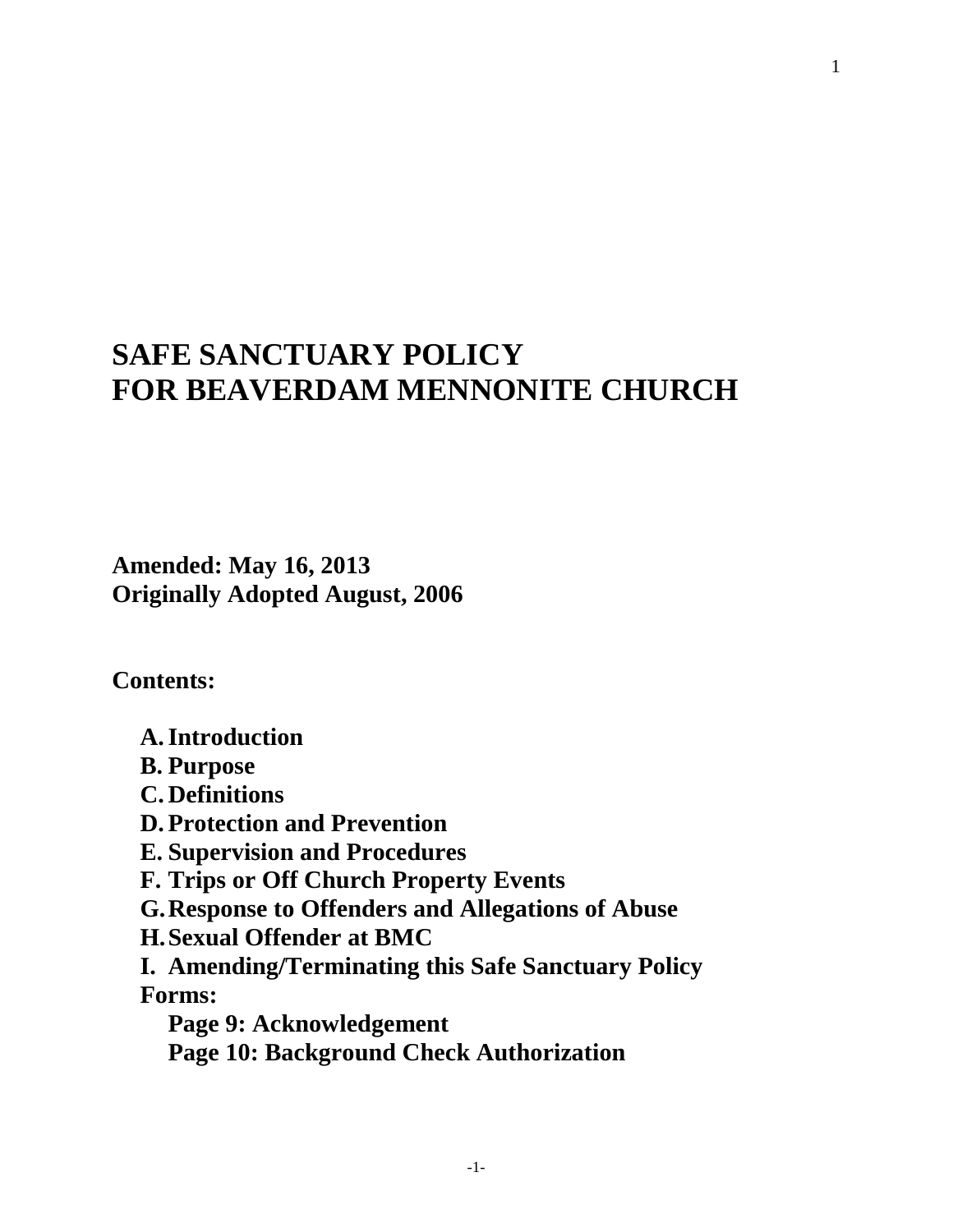## **SAFE SANCTUARY POLICY FOR BEAVERDAM MENNONITE CHURCH**

## **A. INTRODUCTION**

Beaverdam Mennonite Church (BMC) seeks to be a gathering place where all church activities and facilities are safe for everyone, especially children. In Christ, we seek to be people who offer healing, hope, and refuge to all who have experienced brokenness, harm, or pain. Sadly, child abuse is prevalent in our society and it is hurting children, adults, families, and societies everywhere.

To help protect children, BMC has adopted the following Safe Sanctuary Policy (original August 2006). It is important that all BMC paid staff and volunteers understand and implement these guidelines to help prevent any and all abuse against children. This policy applies to all church ministries including but not limited to Sunday School, youth activities, Vacation Bible School, mentoring relationships, and nursery care. *Note: Sessions with BMC Spiritual Formation Director have a separate policy for Safe Practices.*

### **B. PURPOSE**

These procedures are designed to reduce the risk of any and all abuse in order to:

- 1. Provide a safe and secure environment for children, youth, adults, members, volunteers, visitors, and paid staff.
- 2. Assist BMC in evaluating a person's suitability to supervise, oversee, and/or exert control over the activities of children and youth.
- 3. Satisfy the concerns of parents and staff members with a screening process for paid staff and volunteers.
- 4. Provide a system to respond to alleged victims of sexual abuse and their families, as well as the alleged perpetrator.
- 5. Reduce the possibility of false accusations of sexual abuse made against volunteers and paid staff.

### **C. DEFINITIONS**

The following terms used herein are defined as follows:

- 1. *Paid Staff*: Any pastor, minister, preacher, or employee of BMC who is paid.
- 2. *Children/Youth/Minor*: Any person who has not reached his/her 18th birthday or the age of majority as defined by state law.
- 3. *Adult*: Any person who has reached his/her 18th birthday or as defined by state law.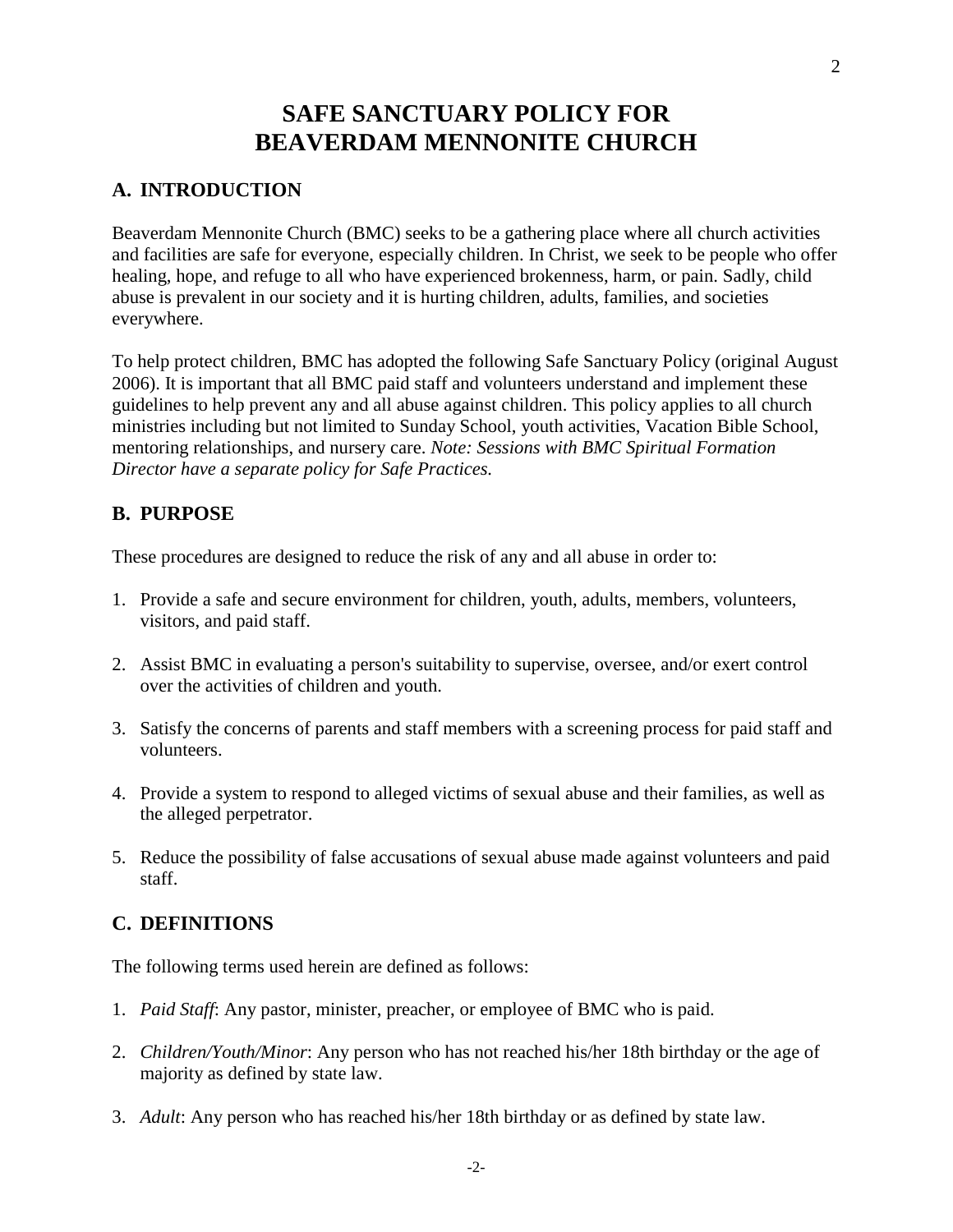- *4. Volunteer*: Means any unpaid person engaged in or involved in activities and who is entrusted with the care and supervision of minors or a person who directly oversees and/or exerts control or oversight over minors or adults.
- *5. Youth Sponsor:* (From BMC "A Guide to Serving") youth sponsors are adults who organize and oversee monthly events which promote Christian fellowship with the youth. The youth sponsors will be recommended by the youth superintendents and approved by the Christian Education Cabinet.
- 6. *Sexual Abuse*: The employment, use, persuasion, inducement, enticement, or coercion of any minor or adult to engage in, or assist any other person to engage in, any sexually explicit conduct or any simulation of such conduct for the purpose of producing any visual depiction of such conduct or rape, and in cases of caretaker or inter-familial relationships, statutory rape, molestation, prostitution, or other form of sexual exploitation of minor or adult, or incest with a minor or adult, or as defined by federal and state law. This includes and is not limited to unwelcome sexual remarks, jokes, advances, leering, whistling, or sexual gestures; sexual touching, fondling, molestation, assault, or other intimate physical contact; compelling another person to engage in a sexual act by threats or fear or undue influence; and providing or displaying pornographic materials to another person.
- 7. *Emotional Abuse*: Verbal or nonverbal conduct including mental exploitation, degrading communication, or humiliating or threatening conduct that may or may not include bullying or as defined by state law.
- 8. *Bullying:* A person is bullied when he or she is exposed, repeatedly and over time, to negative actions on the part of one or more other persons, and he or she has difficulty defending him or herself. Bullying can take on many forms; verbal bullying which includes derogatory comments and bad names; bullying through social exclusion or isolation; physical bullying such as hitting, kicking, shoving, and spitting; bullying through lies and false rumors; having money or others things taken or damaged by students who bully; being threatened or being forced to do things by students who bully; racial bullying, sexual bullying, cyber bullying (via cell phone or internet).

## **D. PROTECTION AND PREVENTION**

The following procedures are to be used with paid staff and volunteers who are entrusted with the care and supervision of minors or a person who directly oversees and/or exerts control or oversight over minors. All information collected should be maintained in confidence.

- 1. Education**:** The awareness and prevention of abuse are fundamental to providing a safe environment for worship and work within BMC. Education about child abuse prevention, recognition, and reporting are vital parts of this policy.
	- a. Annually, training and materials will be offered to all interested adults in the congregation, and mandated for paid staff, volunteers, teachers and leaders of children. Training *must* include: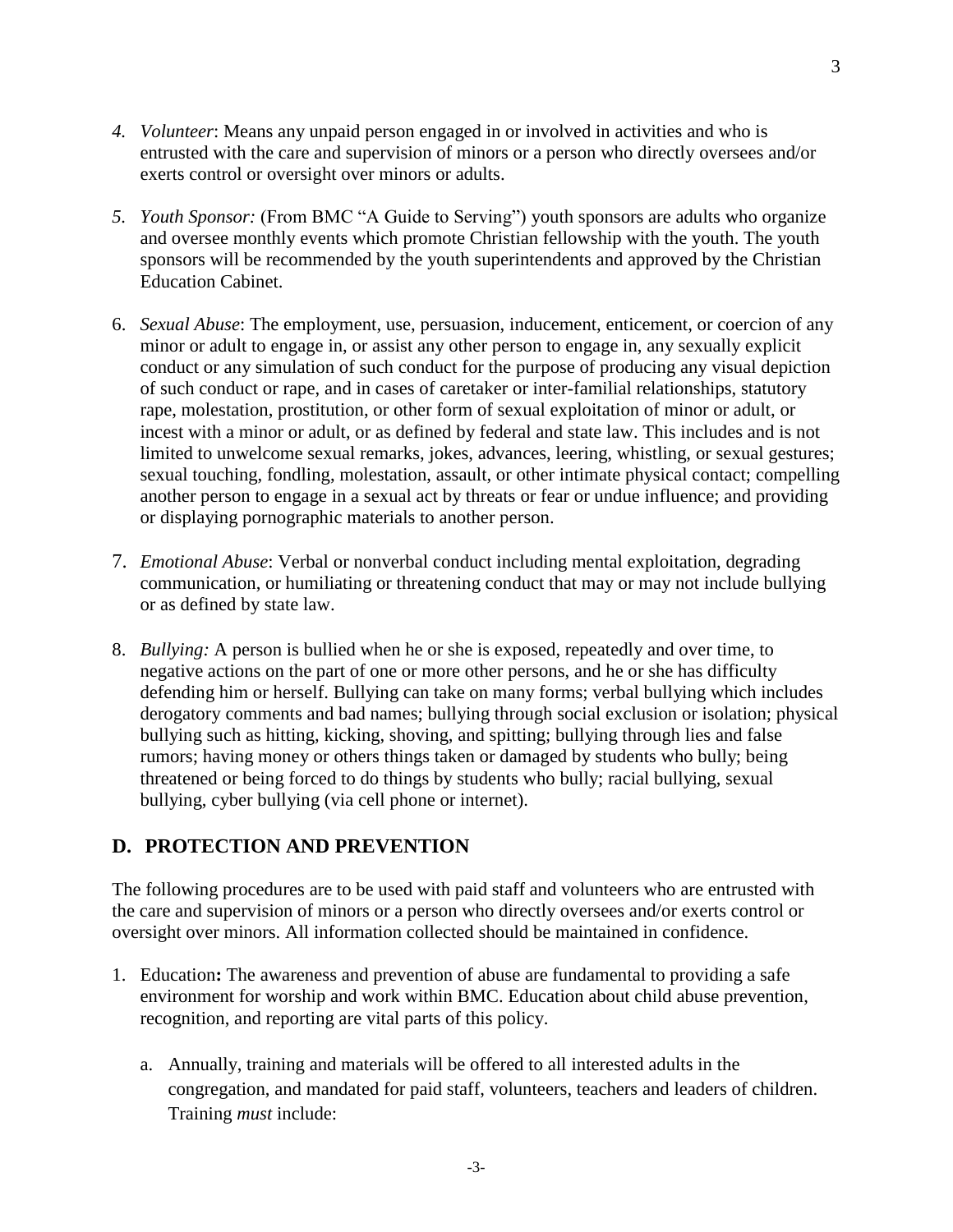-Reviewing the Safe Sanctuary Policy;

-Training on preventing, recognizing, and reporting child abuse (according to PA state law);

Training *may also* include a related topic such as child safety, child development, healthy family relationships, or any protective or risk factor for abuse;

-Participants in the annual training must sign an affidavit confirming that they have never abused or violated a child physically or verbally, and that they have participated in the annual training. These will be maintained in confidence.

- b. Every year, before the fiscal year begins, the Christian Educational Cabinet (CEC) will meet to review the Safe Sanctuary Policy, make any necessary changes to the policy (always in accordance with PA law\*), and plan a training event as outlined above in 1.a. CEC will report to, and submit any changes to the policy, to Administrative Council. \* <http://www.pacode.com/secure/data/049/chapter21/subchapEtoc.html>
- c. Youth sponsors will be asked to receive appropriate training for CPR and First Aid.
- 2. Criminal Background Check: BMC will conduct a criminal background check on all paid church staff, and reserves the right to conduct a background check for any volunteers who are entrusted with the care and supervision of minors, or a person who directly oversee and/or exert control or oversight over minors in the congregation. All criminal background checks will be updated periodically and will be maintained in confidence. Persons refusing to have a background check will be denied serving in any role with children or youth. Persons whose background checks reveals the conviction of or pleading guilty to any physical and/or sexual abuse of minors, or other serious crimes against persons, or against whom such charges are pending, will be evaluated by the CEC and/or Pastor and discerned by the congregation regarding any involvement with the youth.
- 3. One Year Rule: All volunteers will be permitted to work with children or youth only after they have regularly attended BMC for one year, have been approved by the CEC, have participated in the annual training and signed the appropriate affidavit as detailed in 1.a. Exceptions to this rule may be granted at the discretion of the CEC.
- 4. All youth sponsors must be at least 5 (five) years older than the children or youth with whom they are working.

5. FIRST AID KITS are located in the basement in the Kitchen, and on the top of the coat rack on the first floor North entrance.

### **Confidentiality**

Information obtained through the screening, application, reference check, interview, and criminal background check will be kept in confidence, unless otherwise required by law. All information discovered or obtained through the above-referenced means will be kept in a secure location and access to it will be restricted if possible. These materials will be archived for seven years and then destroyed.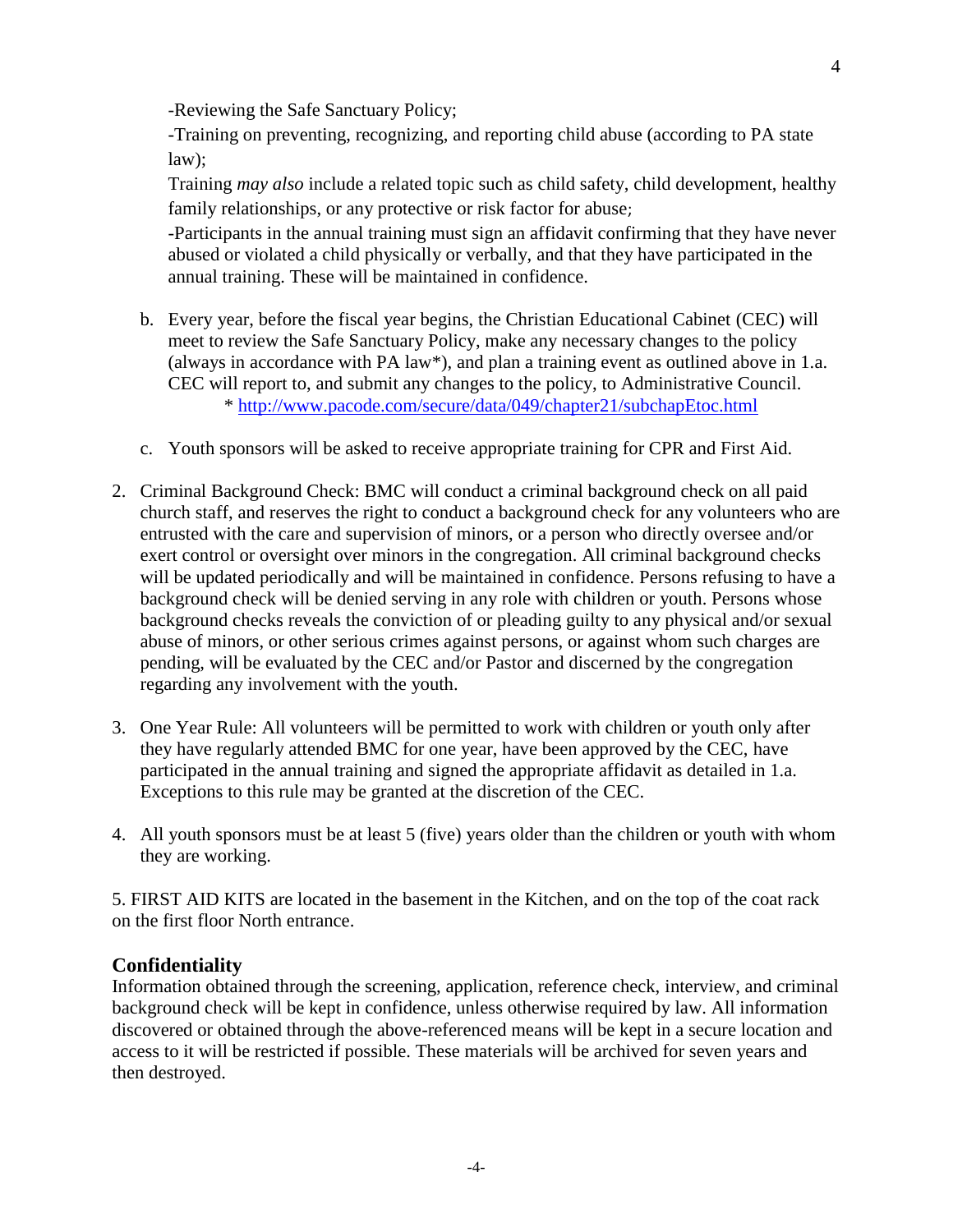### **E. SUPERVISION PROCEDURES**

- 1. All doors to children and youth classrooms will remain open at all times unless there are windows in the doors or interior walls.
- 2. A designated person/s will be assigned to roam in and out of classrooms. This person will be asked to vary the times and frequency of these short visits.
- 3. There will be at least two adults with children at all times. If it is only possible for one adult to be in a classroom, the designated "roamer" will be made aware so that more frequent periodic checks of the classroom can be made.
- 4. Adults shall not have one-on-one activities with children or youth, especially of the opposite gender, unless in full view of others.
- 5. There will be an adequate number of screened and trained paid staff or volunteers present at events involving minors. Efforts will be made to keep adult to child ratios to 1:4 for infants and toddlers, 1:10 for 2 year olds through kindergartners, 1:20 for elementary aged children. Supervision will increase in proportion to the risk of the activity.
- 6. Young children will be accompanied to the restroom and the paid staff or volunteer wait outside the facility to escort the child back to the activity. Whenever possible, the escort will be the same sex as the minor.
- 7. All parents/guardians, whose children or youth are participating in the ministries of BMC, will complete a medical release form for their children. These forms will be kept in the church secretary's office and updated annually. Copies of these forms will be made and kept in a transportable organizer, along with a first aid kit, to be taken by the youth sponsors when youth go on trips or off church property events.
- 8. If a teacher will be absent, they need to contact an individual from a pre-approved list of substitute teachers who have participated in the annual training
- 9. Parents and volunteers working with preschool age children are asked to accompany them at all times and to make sure they are always in the care of a responsible adult. Each child participating in BMC programs will be supervised at all times by a teacher or volunteer until returned to the care of the parent or adult responsible for the child.
- 10. Discipline provided by BMC volunteers or staff will be age-appropriate. Techniques will usually include redirection, verbal reminders, removal of child from his/her group for a short time, or loss of privileges. Parents/guardians will be informed of chronic or extremely disruptive or dangerous behavior. A BMC volunteer or staff will never administer physical punishment or use abusive or derogatory language with a child.

### **F. TRIPS or OFF CHURCH PROPERTY EVENTS**

1. Children and youth will not be transported (except in an emergency situation) without securing written or verbal permission from a parent or guardian in advance. Special events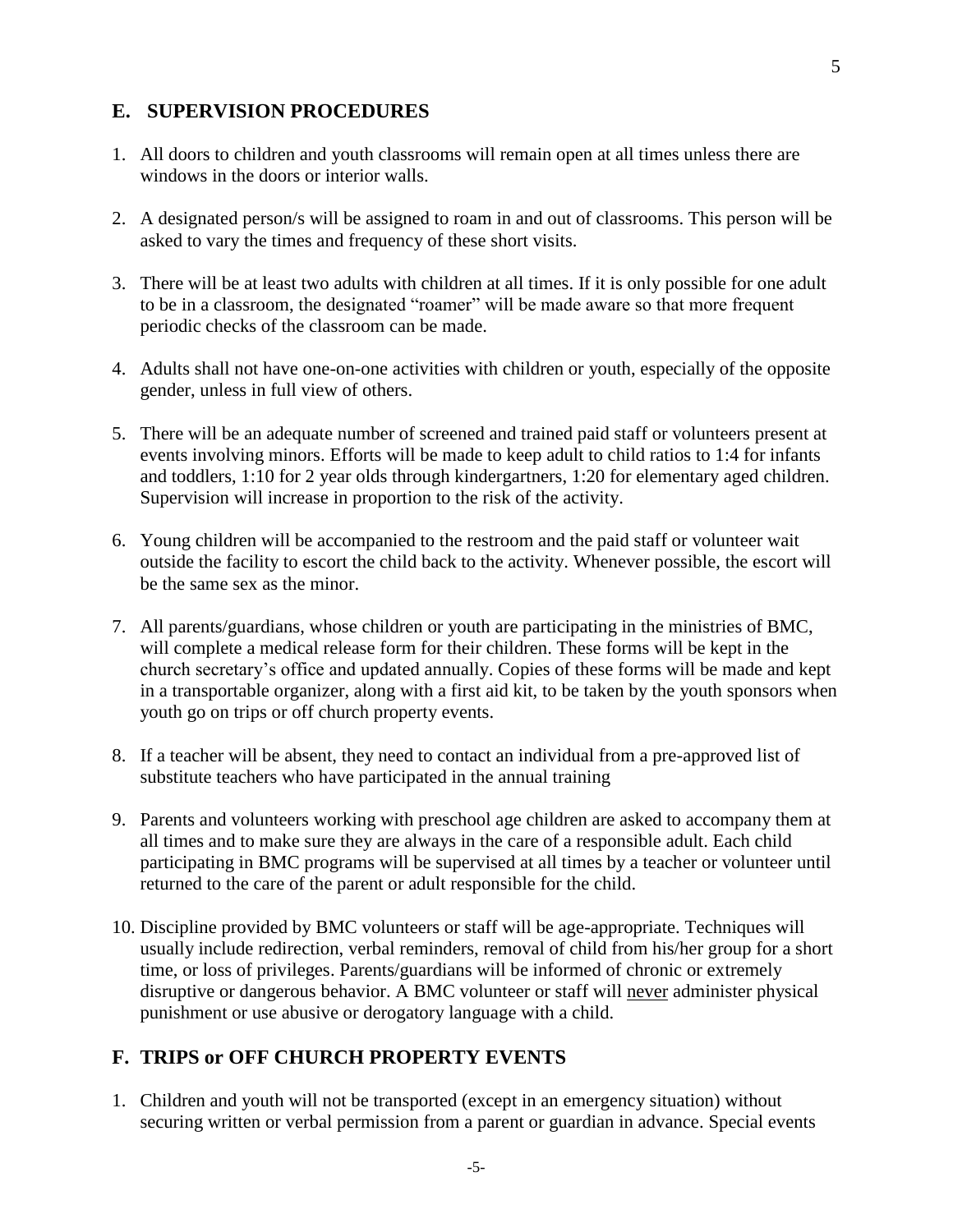that require transportation of participating children to sites off church property will require written permission and a completed Emergency Medical Authorization form from a parent or guardian. Copies of these forms will be made and kept in a transportable organizer, along with a first aid kit, to be taken by the youth sponsors when youth go on trips or off church property events.

- 2. All volunteers or staff will tell parents or guardians where the youth are meeting, how long they will be meeting, contact information for the leaders, and any other information concerning the activities in which they will be participating.
- 3. Legally licensed parents, volunteers, or staff will drive children or youth to all youth events unless written parental or guardian permission is given for the legally licensed youth to either drive or ride with another youth. Youth cannot leave an event with friends unless written or verbal permission communicated to the youth leader is given by a parent or guardian.
- 4. When children or youth are transported to an event, every rider will have access to a seat belt and will use it properly. All vehicle transportation will be in accordance with all PA Vehicle Laws.
- 5. Youth Misconduct: If volunteers, staff, or leaders believe the behavior of any child or youth member is inappropriate, threatening, or dangerous, the child or youth may be asked to leave. The parents or guardians of the child or youth will be contacted and will be responsible, at their own expense, to pick up the child or youth. If necessary the child or youth may be restricted from attending future events at the discretion of the CEC.

## **G. RESPONSE TO OFFENDERS AND ALLEGATIONS OF ABUSE**

- 1. BMC will respond promptly to investigate any accusation of abuse. All accusations of abuse will be taken seriously. It is important to be appropriately respectful to the needs and feelings of those who allege abuse and those who have been accused of abuse.
- 2. When a child discloses abuse to an adult, or abuse is suspected, Pennsylvania law has mandated that persons who come into contact with minors are obligated to report suspected child abuse to **ChildLine or law enforcement (911). ChildLine is a unit of the Department of Public Welfare (DPW) responsible for operating the state's toll-free child abuse hotline (1-800-932-0313).**
- 3. Anyone who observes abuse of a minor during any church function, or observes any questionable or inappropriate behavior between a minor and adult during any church function, will take appropriate steps to immediately intervene and provide assistance. Any inappropriate conduct shall be reported immediately to the Pastor and a member of CEC who will report to the full CEC. Remember to maintain clear professional boundaries and refer the minor to another individual with supervisory authority.
- 4. The Pastor and CEC shall give leadership to the processing of any such reports and will assign a Spokesperson who will respond to media or prepare a statement for the media if the need shall arise, subject to the approval of BMC's attorney.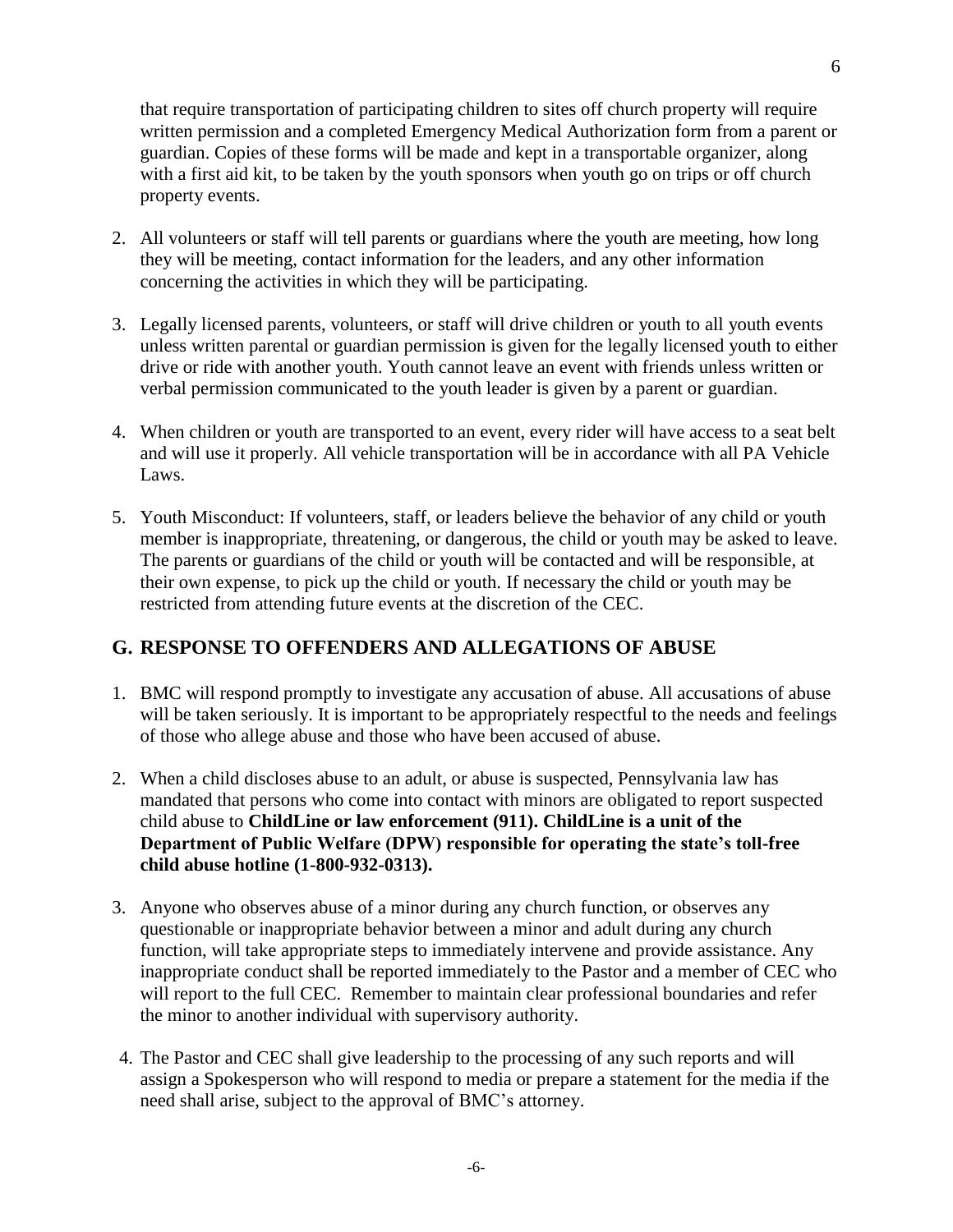- 5. If there is uncertainty as to whether a situation requires reporting, it will be referred to the Pastor or CEC. When notification of abuse is made, the pastor and/or CEC will be informed at once.
- 6. The incident shall be reported to BMC's insurance carrier. BMC will cooperate with authorities and the insurance carrier.
- 7. In the case that allegations of abuse by a church staff or volunteer are made, the alleged offender will be removed immediately from all responsibilities involving contact with children until the conclusion of an investigation made by ChildLine or law enforcement. All parents whose children may have come into contact with the alleged offender will be notified within 48 hours that allegations have been made and reported to the authorities.
- 8. BMC will uphold the *Ministerial Sexual Misconduct Policy and Procedure* and *Justice Making: The Church Responds to Clergy Misconduct* of Mennonite Church USA. Copies of these policies are kept in the Pastor's Office and are reviewed and administered by Administrative Council and Ministerial Committee.

## **H. SEXUAL OFFENDER AT BMC**

- 1. Any individual who is known to have been convicted of a child sexual offense must not be allowed any unsupervised contact with children, and may not be involved in children or youth ministries (formal or informal).
- 2. All parents or guardians of children and youth in the church must be notified if there is a registered sex offender attending church at the time this information becomes known. New families to the church must be notified of this information within 2 (two) months of their beginning to attend church.
- 3. BMC may allow a person known to be a sexual offender to attend or become a member of the congregation but they must adhere to specific guidelines. If the offender is on parole, all applicable parole restrictions must be divulged, documented, and enforced in cooperation with the offender's parole officer or court designee.
	- a. A known sexual offender cannot participate in any of the child or youth programs in any way.
	- b. An Accountability Group of five or six persons shall be formed to support and work with an offender who is participating in BMC. The formation of this group will be approved by the Administrative Council (suggested members: Elder, Congregational Chair, trained professional, Pastor, etc.) This group will work with the offender to develop a protection plan that the offender is encouraged to share with the congregation.
	- c. A known sexual offender must report in and be assigned to an escort, chosen from the Accountability Group, who will accompany him or her at all times while on church property and will make sure the sexual offender has left the property after the service.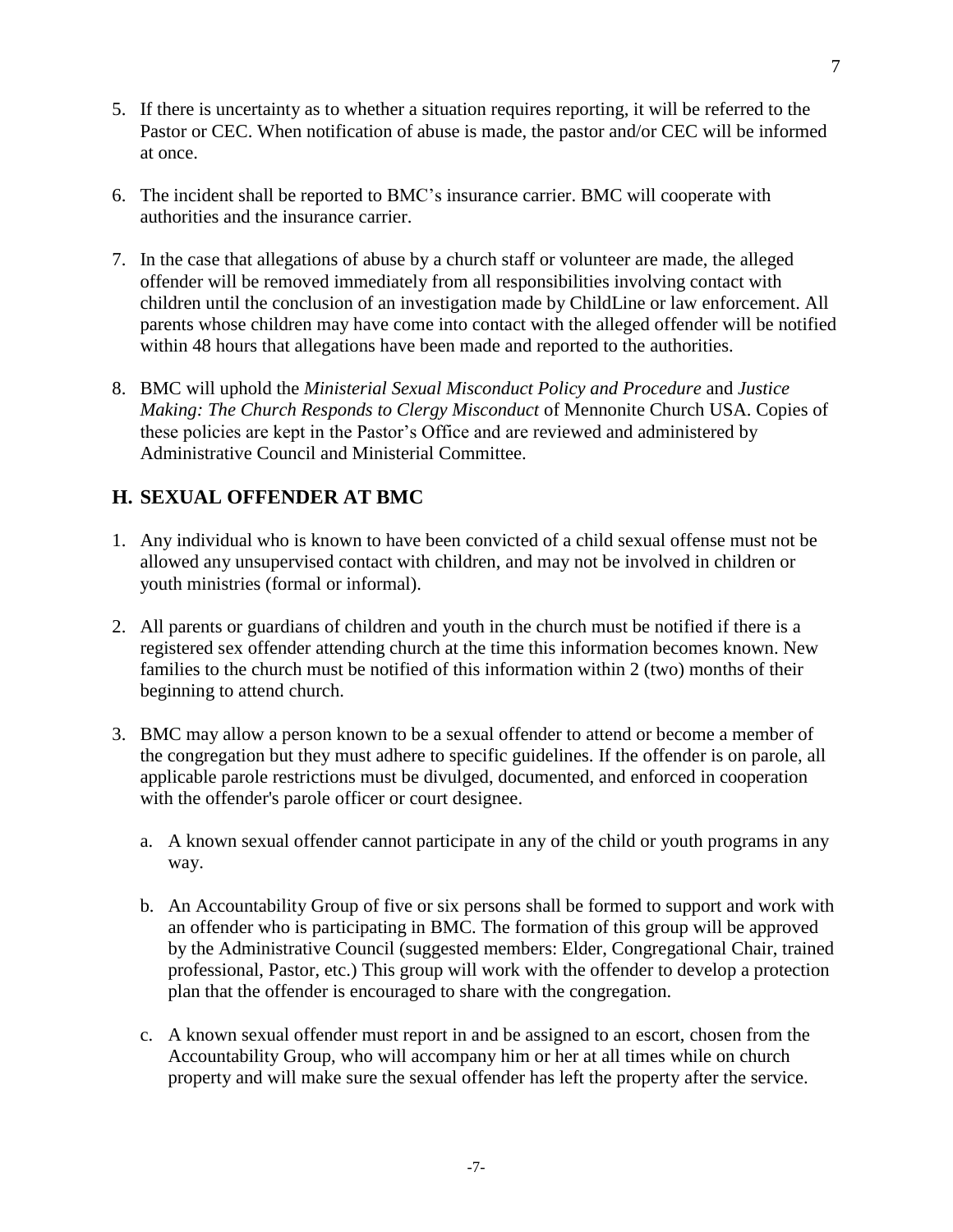- d. The identity of the sexual offender will be disclosed to the congregation, either through written or verbal communication.
- e. A single violation of these conditions will result in an immediate termination of the sex offender's privilege to attend BMC.
- f. In some cases BMC may not allow a person known to be a sexual offender to remain or become a member of the congregation if:
	- (1) That person refuses to abide by the above policies
	- (2) For any reason the conditions for attendance as outlined in Item 3. Are not feasible or enforceable
	- (3) The offender's crimes are so frequent or heinous that exclusion is the only appropriate option
	- (4) One or more of the offender's victims attends the church. This will be a decision made by the Pastor, Ministerial Committee, and Administrative Council.

## **I. AMENDING/TERMINATING THIS POLICY**

### **This policy may be amended or terminated by Administrative Council.**

Amended: May 16, 2013 Original: August 2006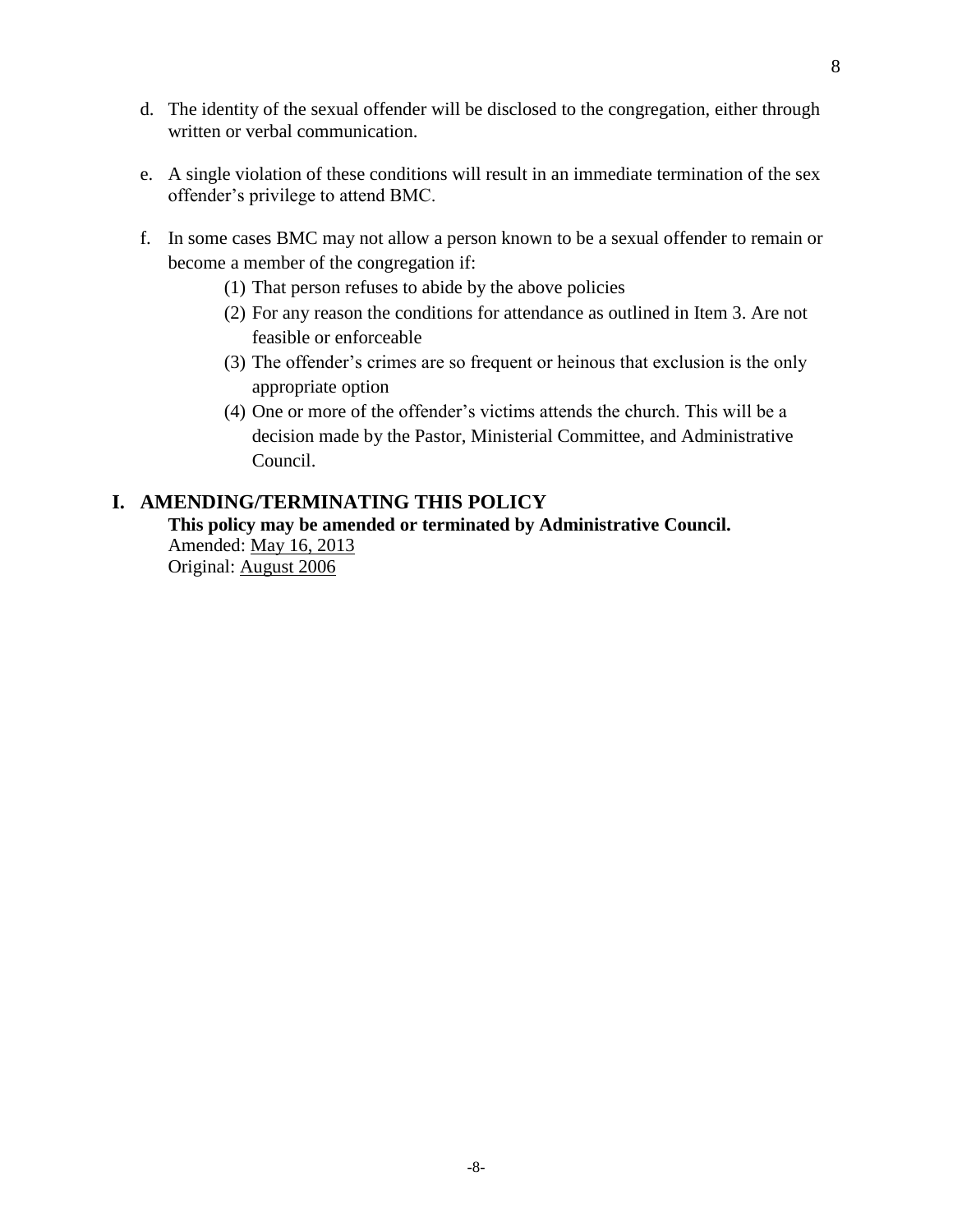## **Beaverdam Mennonite Church Safe Sanctuary Policy Acknowledgment**

These guidelines have been designed to guide and assist you when working with minors. The information establishes general practices and guidelines and should not be construed in any way as a contract of employment or continued employment. BMC reserves the right to make changes in the content or application of this program and to implement those changes with or without notice.

The terms defined herein are defined for the purposes of the program and do not suppose or establish a legal relationship. These terms are not defined for the purposes of creating a legal relationship with the BMC or any related or associated entity and instead are to be used with this document.

I have received a copy of the BMC's Safe Sanctuary Policy. I understand it is my responsibility to become familiar with and adhere to the information contained herein. I understand that these policies are the property of the BMC.

I acknowledge that I have 1) reviewed BMC's Safe Sanctuary Policy and 2) participated in the Annual Training, or reviewed training materials.

*The questions listed below are included in order to help provide a safe and secure environment for our children and youth. All information is held strictly confidential.*

Have you ever been accused, charged, or convicted of abusing or molesting a minor? \_\_\_ yes \_\_\_ no Have you ever been arrested for any offense excluding minor traffic violations? ves no Are there any circumstances involving your life-style, traits, tendencies or background that would call into question your ability to work with children or youth? \_\_\_ yes \_\_\_ no

\_\_\_\_\_\_\_\_\_\_\_\_\_\_\_\_\_\_\_\_\_\_\_\_\_\_\_\_\_\_\_\_\_\_\_\_\_\_\_\_\_\_\_\_\_\_\_\_\_\_\_\_\_\_\_\_\_\_\_\_\_\_\_\_\_\_\_\_\_\_\_\_\_\_\_\_\_\_\_\_\_\_\_\_\_ \_\_\_\_\_\_\_\_\_\_\_\_\_\_\_\_\_\_\_\_\_\_\_\_\_\_\_\_\_\_\_\_\_\_\_\_\_\_\_\_\_\_\_\_\_\_\_\_\_\_\_\_\_\_\_\_\_\_\_\_\_\_\_\_\_\_\_\_\_\_\_\_\_\_\_\_\_\_\_\_\_\_\_\_\_ \_\_\_\_\_\_\_\_\_\_\_\_\_\_\_\_\_\_\_\_\_\_\_\_\_\_\_\_\_\_\_\_\_\_\_\_\_\_\_\_\_\_\_\_\_\_\_\_\_\_\_\_\_\_\_\_\_\_\_\_\_\_\_\_\_\_\_\_\_\_\_\_\_\_\_\_\_\_\_\_\_\_\_\_\_ \_\_\_\_\_\_\_\_\_\_\_\_\_\_\_\_\_\_\_\_\_\_\_\_\_\_\_\_\_\_\_\_\_\_\_\_\_\_\_\_\_\_\_\_\_\_\_\_\_\_\_\_\_\_\_\_\_\_\_\_\_\_\_\_\_\_\_\_\_\_\_\_\_\_\_\_\_\_\_\_\_\_\_\_\_

If you answer Yes to any question above, please explain:

\_\_\_\_\_\_\_\_\_\_\_\_\_\_\_\_\_\_\_\_\_\_\_\_\_\_\_\_\_\_\_\_\_\_\_\_\_\_

\_\_\_\_\_\_\_\_\_\_\_\_\_\_\_\_\_\_\_\_\_\_\_\_\_\_\_\_\_\_\_\_\_\_\_\_\_\_

\_\_\_\_\_\_\_\_\_\_\_\_\_\_\_\_\_\_\_\_\_\_\_\_\_\_\_\_\_\_\_\_\_\_\_\_\_\_

Print Name

Signature

**Date**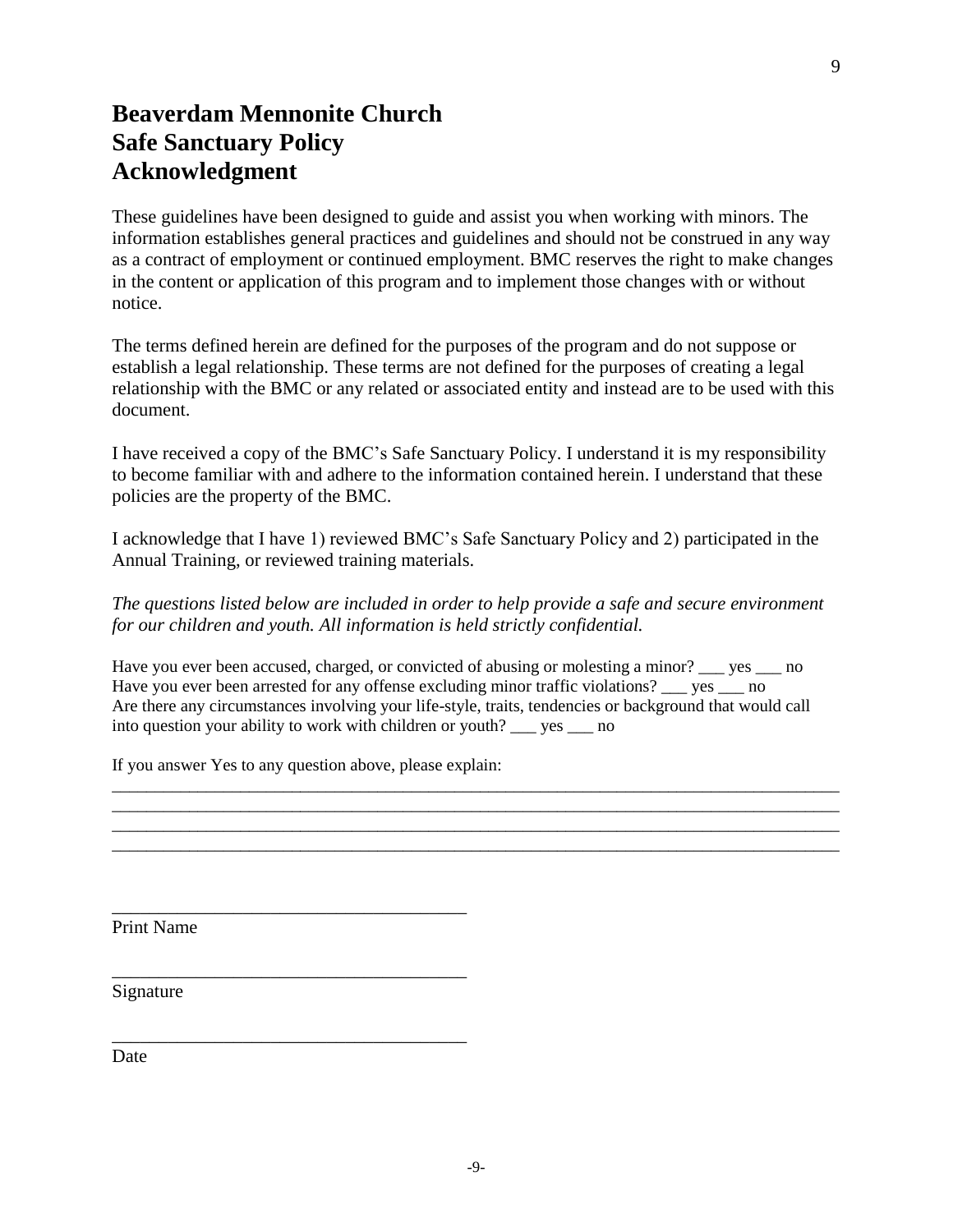## **Background Check Authorization**

|                      | (Last)   | (First)                                                 | (Middle)    |                              |
|----------------------|----------|---------------------------------------------------------|-------------|------------------------------|
|                      |          | <b>Former Name(s) and Dates Used:</b> (ex: maiden name) |             |                              |
|                      |          |                                                         |             | Since:                       |
|                      | (Street) | (City)                                                  | (State/Zip) |                              |
|                      |          |                                                         |             | Since: $\_\_\_\_\_\_\_\_\_\$ |
|                      | (Street) | (City)                                                  | (State/Zip) |                              |
| Social Security Num. |          |                                                         |             | Date of Birth: $\frac{1}{2}$ |
|                      |          |                                                         |             |                              |
|                      |          |                                                         |             |                              |

The information in this application is correct to the best of my knowledge. I hereby authorize the **Beaverdam Mennonite Church** to conduct a comprehensive review of my background causing a consumer report and/or an investigative consumer report to be generated for employment and/or volunteer purposes. I understand that the scope of the consumer report/investigative consumer report may include, but is not limited to the following areas: verification of social security number, current and previous residences, employment history, education background, character references, drug testing, civil and criminal history records from any criminal justice agency in any or all federal, state, county jurisdictions, driving records, birth records, and any other public records.

I further authorize any individual, company, firm, corporation, or public agency (including the Social Security Administration and law enforcement agencies) to divulge any and all information, verbal or written, pertaining to me to Beaverdam Mennonite Church. I further authorize the complete release of any records or data pertaining to me which the individual, company, firm, corporation, or public agency may have, to include information or data received from other sources.

I understand that if my background check identifies a pending adjudication or conviction for any prescribed offense(s), approval to work or volunteer in the church may be withheld or revoked. I acknowledge that the church may withhold, suspend, or revoke a credential if I have ever, as an adult or a juvenile, been convicted, adjudicated or placed on term of probation or parole for any felony-level crime or offense. I hereby consent to the release by Beaverdam Mennonite Church of the fact of my approval or non-approval by the church. I hereby release Beaverdam Mennonite Church, the Social Security Administration, and its agents, officials, representatives, or assigned agencies, including officers, employees, or related personnel both individually and collectively, from any and all liability for damages of whatever kind, which may, at any time, result to me, my heirs, family, or associates because of compliance with this authorization and request to release. I acknowledge that I have read the foregoing release, understand it, and agree to the terms and conditions therein.

**(Signature) (Date)**

\_\_\_\_\_\_\_\_\_\_\_\_\_\_\_\_\_\_\_\_\_\_\_\_\_\_\_\_\_\_\_\_\_\_\_\_\_\_\_\_\_\_\_\_\_\_\_\_\_\_\_\_\_\_\_\_\_\_\_\_\_\_\_ \_\_\_\_\_\_\_\_\_\_\_\_\_\_\_\_\_\_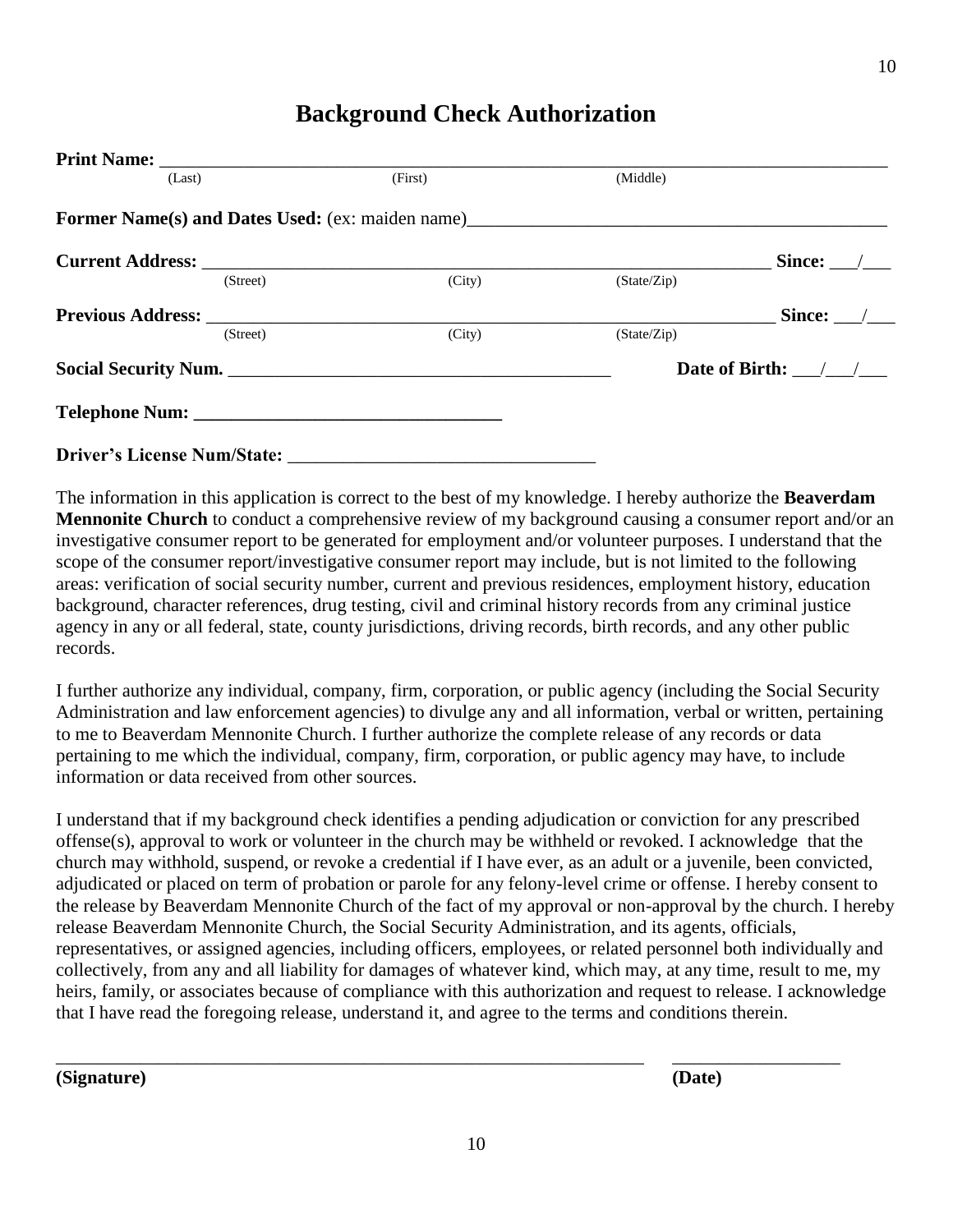## **Beaverdam Mennonite Church (BMC) Youth\* Code of Conduct**

*\*Youth denotes all persons under the age of 18*

### **BMC Youth Ministry requests your commitment to the following code of conduct:**

Respect God Respect others: one another, staff, and leaders Respect yourself Respect property No possession or use of alcohol, drugs or tobacco No fighting, weapons, fireworks, lighters or explosives No offensive or immodest clothing No offensive, degrading, humiliating or threatening language, or bullying Participation with the group is expected

### **Youth who fail to comply with these expectations may be sent home at the expense of the parent/guardian.**

Activities may include, but are not limited to: many and varied outdoor and indoor games and activities as planned and supervised by the Youth Sponsors/Leaders; Bible study inputs and singing, crafts, local field trips with special permission; etc. If you desire to limit your youth's participation in any event, you must submit your wishes in writing to the Youth Sponsors prior to the event.

| Name of youth:               | has my permission to attend all youth |  |  |
|------------------------------|---------------------------------------|--|--|
| activities sponsored by BMC. |                                       |  |  |

By signing below, I acknowledge and accept the risks of physical injury associated with participation in Youth program activities. Except for gross negligence on the part of the Sponsor/Leader, I accept personal financial responsibility for any bodily or personal injury sustained during the activity. Further, I promise to hold harmless the sponsoring organization and its representatives for any injury related to the activity. If a dispute over this agreement or any claim for damages arises, I agree to resolve the matter through a mutually acceptable arbitration process.

**I have read the rules of conduct and give my permission for my youth to attend BMC youth activities. Parent/Guardian signature:** \_\_\_\_\_\_\_\_\_\_\_\_\_\_\_\_\_\_\_\_\_\_\_\_\_\_\_\_\_\_\_\_\_\_\_\_\_\_\_\_\_\_\_\_\_ **Date:** \_\_\_\_\_\_\_\_\_\_\_\_\_

| I have read and agree to abide by the stated code of conduct. |       |
|---------------------------------------------------------------|-------|
| Youth signature:                                              | Date: |

11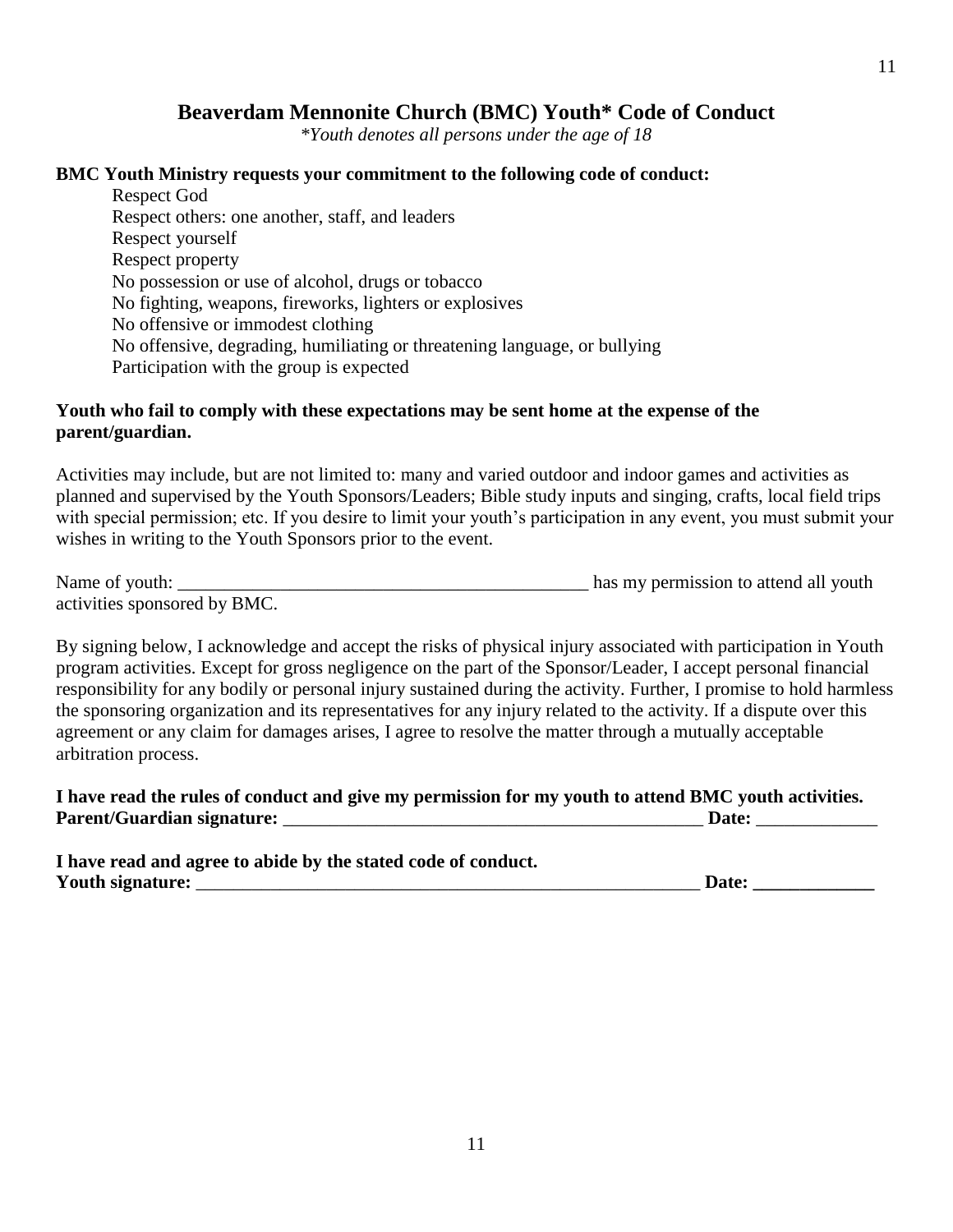## **BMC Transportation Consent**

|                                                                                                                 | For the period beginning on the date of the signature below through August $31,$ , $\Box$ , I give consent for my |  |  |  |
|-----------------------------------------------------------------------------------------------------------------|-------------------------------------------------------------------------------------------------------------------|--|--|--|
| youth                                                                                                           | to be transported in a motor vehicle driven by Youth                                                              |  |  |  |
|                                                                                                                 | Sponsors/Leaders and to participate in youth program activities taking place at locations other than the church   |  |  |  |
| property. I understand that there may be times when an individual sponsor will need to transport my youth but I |                                                                                                                   |  |  |  |
| will have been contacted for my consent to do so.                                                               |                                                                                                                   |  |  |  |
|                                                                                                                 |                                                                                                                   |  |  |  |

### **Parent/Guardian signature:** \_\_\_\_\_\_\_\_\_\_\_\_\_\_\_\_\_\_\_\_\_\_\_\_\_\_\_\_\_\_\_\_\_\_\_\_\_\_\_\_\_\_\_\_\_ **Date:** \_\_\_\_\_\_\_\_\_\_\_\_\_

### **BMC Photo Release**

May BMC use photographs/videos of your youth to promote activities and programs of the church youth group to the public? These photos may be used in promotional brochures, slide shows, or church sponsored web pages.

### **Please check one:**

\_\_\_\_\_\_\_ Yes, BMC youth sponsors/leaders have my permission to use photographs or videos of my youth for church related promotion to the public.

\_\_\_\_\_\_\_ No, BMC youth sponsors/leaders do not have my permission to use photographs or videos of my youth for church related promotion to the public.

### **Parent/Guardian signature:** \_\_\_\_\_\_\_\_\_\_\_\_\_\_\_\_\_\_\_\_\_\_\_\_\_\_\_\_\_\_\_\_\_\_\_\_\_\_\_\_\_\_\_\_\_ **Date:** \_\_\_\_\_\_\_\_\_\_\_\_\_